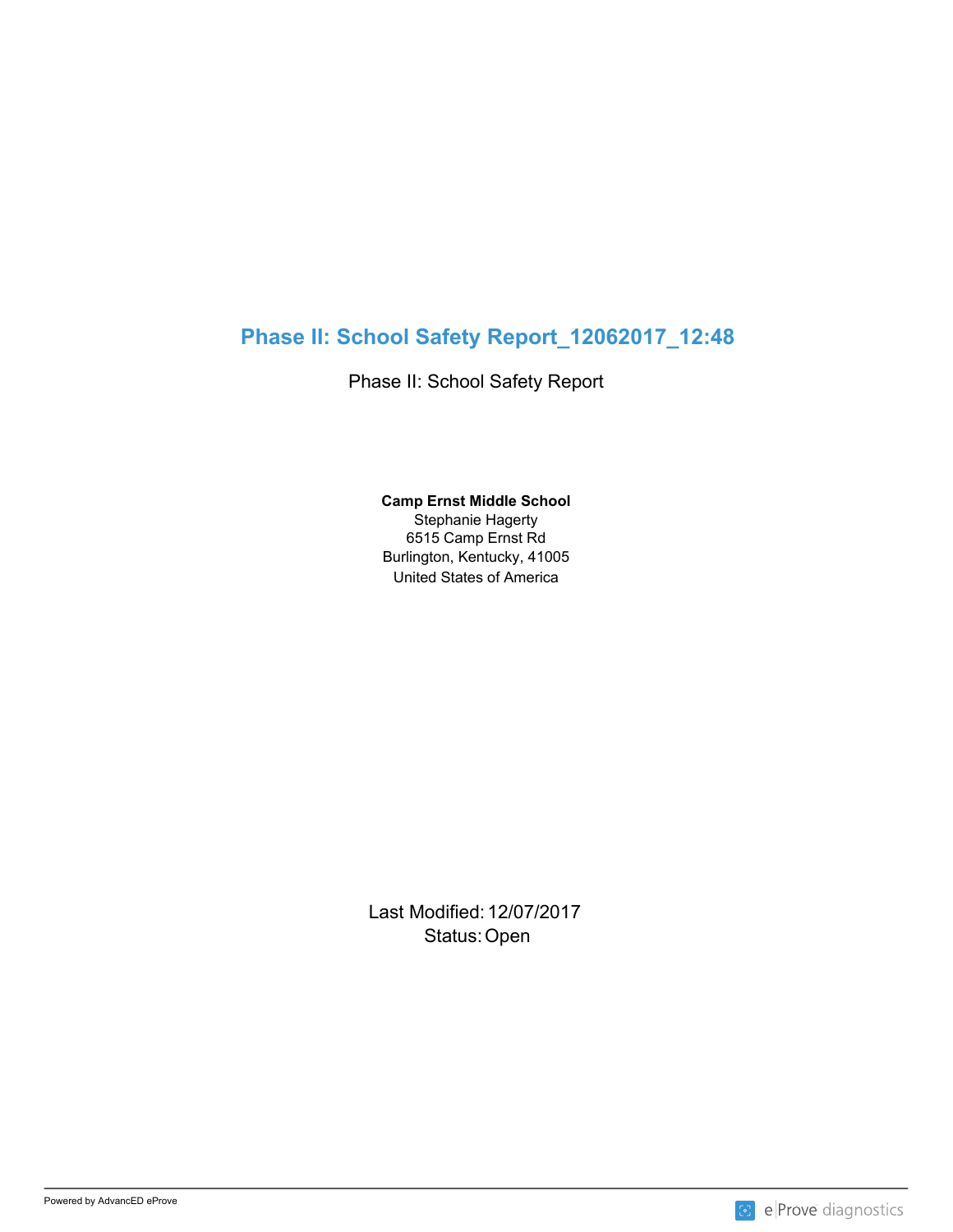# **TABLE OF CONTENTS**

| Δ |  |
|---|--|

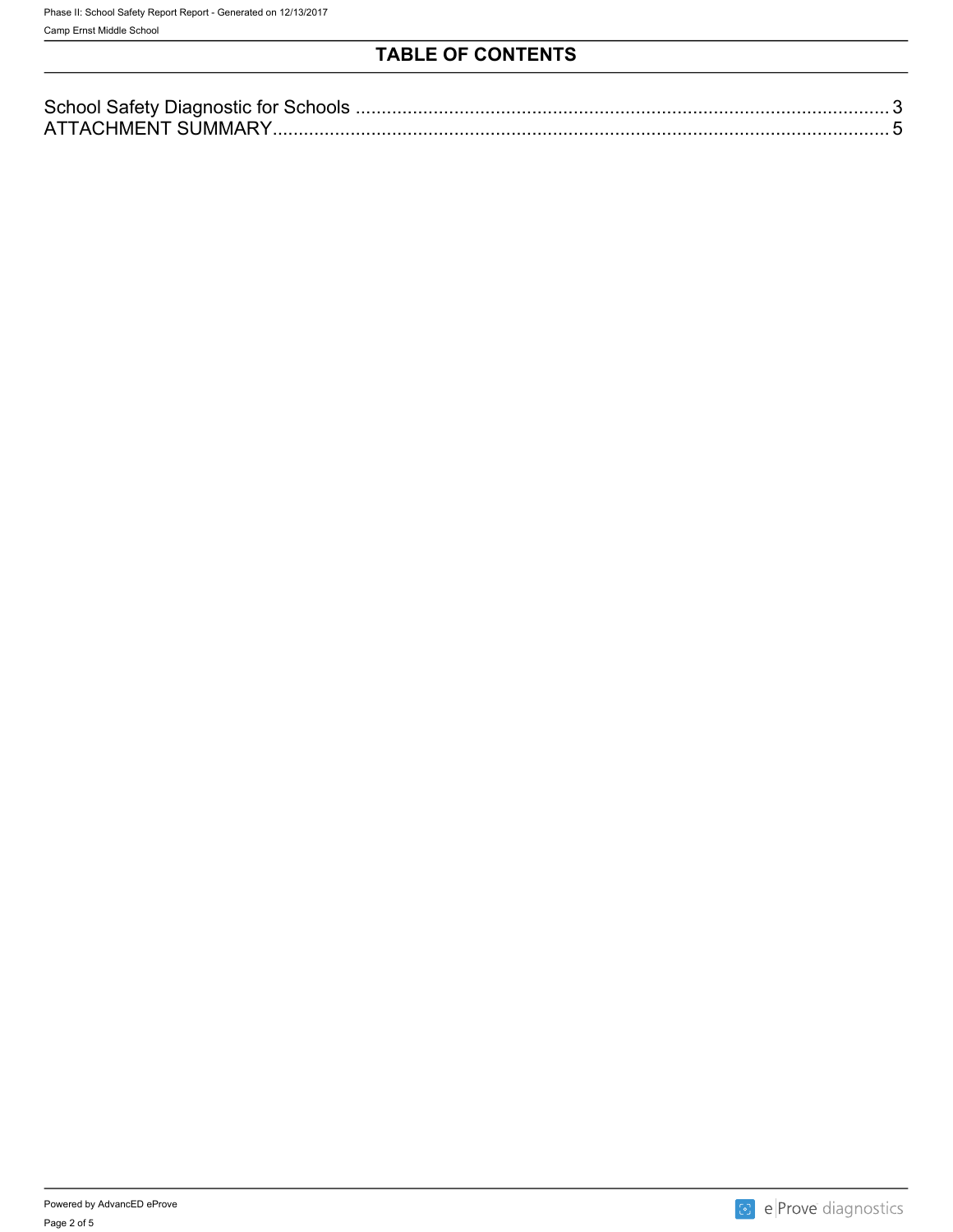### **Phase II: School Safety Report**

### <span id="page-2-0"></span>**School Safety Diagnostic for Schools**

#### **School Safety Requirements**

1. Does the public school building have an Emergency Management Plan (EMP)?

Yes

### **ATTACHMENTS**

Please be sure to upload the files in the Attachments section at the end of the diagnostic.

2. Did the SBDM Council adopt a policy requiring the development and adoption of an EMP? For public school buildings without an SBDM council, did the district adopt a policy requiring the development of an EMP? *Provide the date of adoption in the comments box below.*

Yes

### **ATTACHMENTS**

Please be sure to upload the files in the Attachments section at the end of the diagnostic.

3. Did the SBDM Council or district adopt the EMP? *Provide the date of adoption in the comments box below.*

Yes. September 2017, policy # 22.

#### **ATTACHMENTS**

Please be sure to upload the files in the Attachments section at the end of the diagnostic.

4. Has the public school building provided the local first responders with a copy of the building's EMP and a copy of the building's floor plan?

Yes

# **ATTACHMENTS**

Please be sure to upload the files in the Attachments section at the end of the diagnostic.

5. Has the EMP been annually reviewed and revised as needed by the SBDM council (when applicable), principal and first responders?

*Provide the date of the review in the comments box below.*

Yes

#### **ATTACHMENTS**

Please be sure to upload the files in the Attachments section at the end of the diagnostic.

6. Was the EMP reviewed with the faculty and staff prior to the first instructional day of the school year? *Provide the date of the review in the comments box below.*

Yes

#### **ATTACHMENTS**

Please be sure to upload the files in the Attachments section at the end of the diagnostic.

7. Were local law enforcement and/or fire officials invited to review the EMP?

Yes

# **ATTACHMENTS**

Please be sure to upload the files in the Attachments section at the end of the diagnostic.

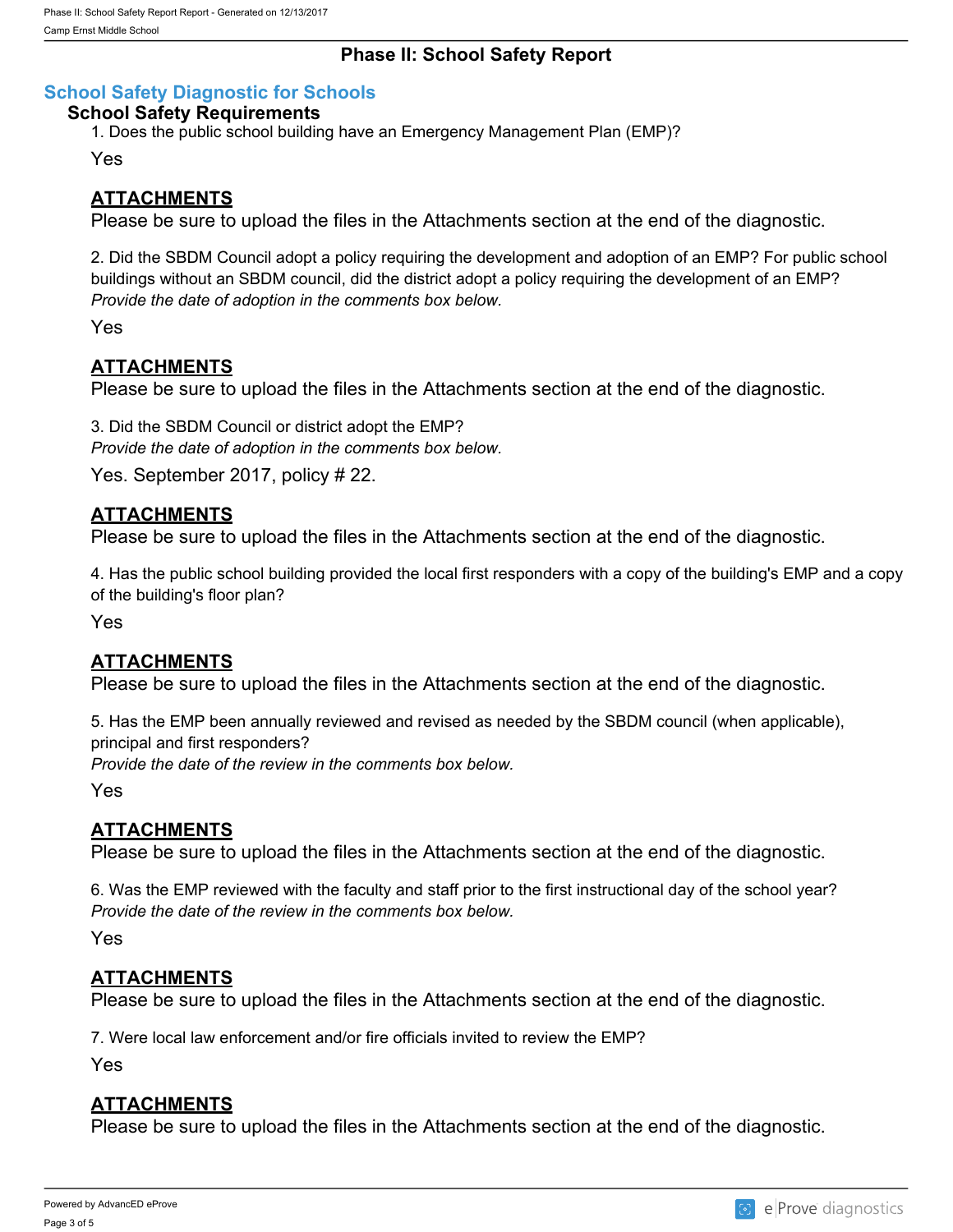8. Are evacuation routes posted in each room at any doorway used for evacuation, with primary and secondary routes indicated?

Yes

# **ATTACHMENTS**

Please be sure to upload the files in the Attachments section at the end of the diagnostic.

9. Has the local fire marshal reviewed the designated safe zones for severe weather and are they posted in each room?

*Provide the date of the review in the comments box below.*

Yes

# **ATTACHMENTS**

Please be sure to upload the files in the Attachments section at the end of the diagnostic.

10. Have practices been developed for students to follow during an earthquake?

Yes

# **ATTACHMENTS**

Please be sure to upload the files in the Attachments section at the end of the diagnostic.

11. Has the public school building developed and adhered to practices designed to ensure control of access to the public school building (i.e., controlling access to exterior doors, front entrance, classrooms, requiring visitor sign-in and display of identification badges)?

Yes

# **ATTACHMENTS**

Please be sure to upload the files in the Attachments section at the end of the diagnostic.

12. Has the public school building completed all four emergency response drills during the first 30 days of the school year? (Fire in compliance with [Fire Safety](http://www.lrc.ky.gov/kar/815/010/060.htm) regulations, Lockdown, Severe Weather and Earthquake). *Provide the date of the review in the comments box below.*

Yes

# **ATTACHMENTS**

Please be sure to upload the files in the Attachments section at the end of the diagnostic.

13. Are processes in place to ensure all four emergency response drills (Fire in compliance with *[Fire Safety](http://www.lrc.ky.gov/kar/815/010/060.htm)* regulations), Lockdown, Severe Weather and Earthquake) will occur within the first thirty instructional days beginning January 1?

Yes

# **ATTACHMENTS**

Please be sure to upload the files in the Attachments section at the end of the diagnostic.